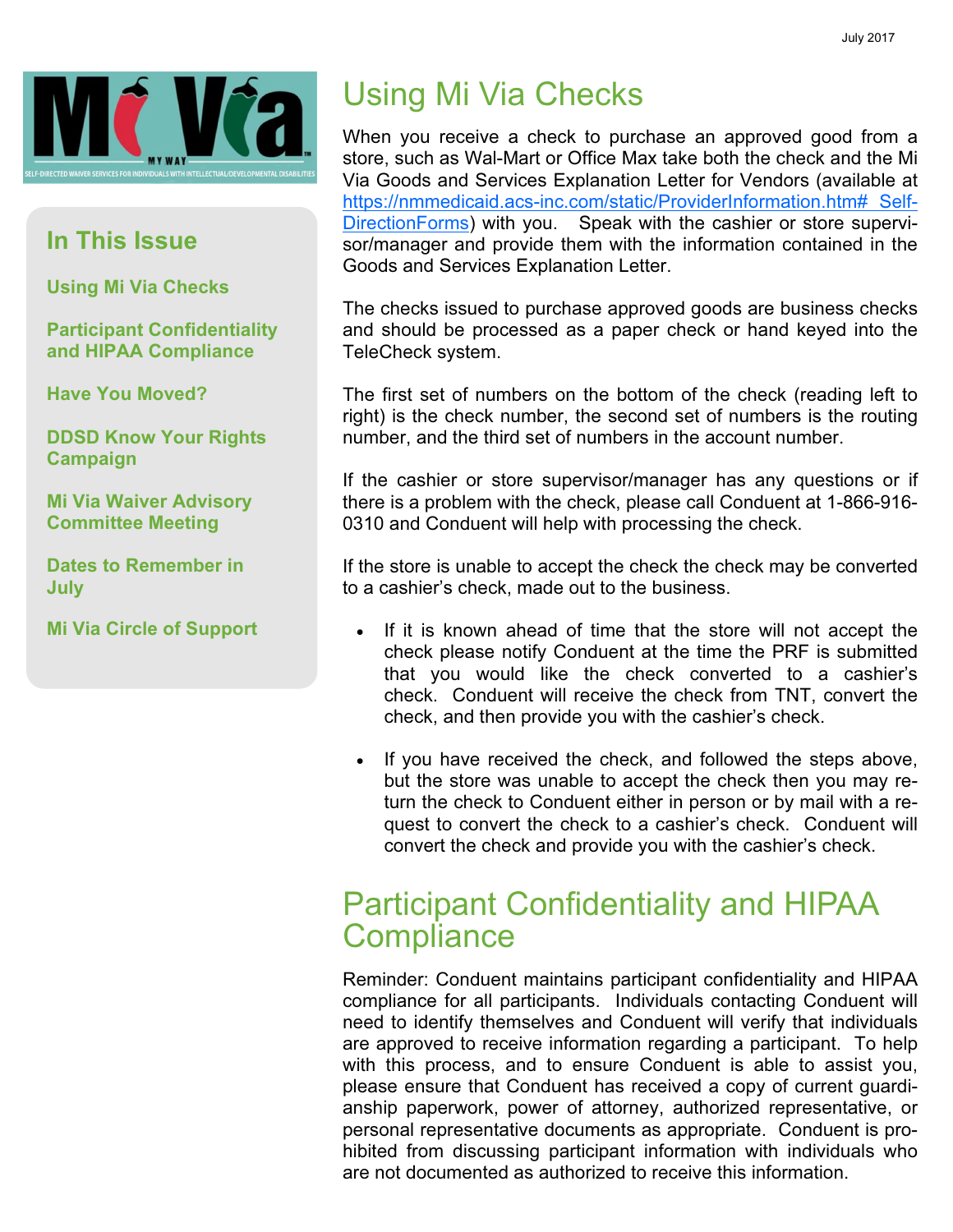#### Mi Via

Contact Information:

Phone: 1-866-916-0310 8:00 am to 5:00 pm Mon. - Fri.

Toll-free Fax: 1-866-302-6787

E-mail: mi.via@conduent.com

Web: http://www.MiViaNM.org

Physical Address: 1720-A Randolph Rd SE Albuquerque, NM 87106

If you would like to sign up for training to use FOCoSonline to review/approve timesheets and check your budget, call Mi Via at 1-866-916-0310

#### Note:

The Mi Via Advisory Committee works with the State to share information and help with communication among all Mi Via Participants.

Qualis Health is the Third Party Assessor (TPA) for Mi Via. They are responsible for reviewing and approving the Service and Support Plans (SSP).

### Have You Moved?

The Mi Via Program issues many important mailings throughout the year including documents related to your Level of Care and Recertification. If you have moved, or need to update your physical or mailing address, you must do so with the Income Support Division (ISD). You may select one of the options below to update your address. Effective immediately Conduent will no longer accept address updates.

- 1. YESNM Portal: https://www.yes.state.nm.us
	- If you have a username and password for YesNM simply sign into your account.
	- If you have not yet set up an account you may create a username and password by selecting "Create an Account".
		- ◊ Once you have logged in select "Check my Benefits" to update your address information
- 2. Go in person to your local ISD office
- 3. Fax the following information to CASA at 855-804-8960
	- Case Number
	- Participant/Medicaid Recipient's Full Complete Name
	- New Address

#### DDSD Know Your Rights Campaign

Mi Via Participants should have received information from their Consultants regarding the Know Your Rights Campaign and the Centers for Medicare & Medicaid (CMS) Final Rule. Information about this Campaign is posted on the Mi Via website at www.mivianm.org The main purpose of this new rule is to make sure Participants continue to exercise their right to be part of the community where they live and work. This Rule says Mi Via Participants can choose where they live, who they live with, how they live, who helps them, how they spend their days, and who they spend their days with.

The Developmental Disabilities Supports Division (DDSD) will be working with Participants and vendors to assure Mi Via is in full compliance with this Rule by March 17, 2022. As DDSD works towards compliance, Participants will not lose services they are receiving now, but they may be offered a change in setting. The UNM/Center for Development and Disabilities will be contacting some Participants to talk about their services as part of this process.

#### Mi Via Waiver Advisory Committee Meeting

The next Mi Via Advisory Committee Meeting will be held on Thursday, July 27, 2017, 11am-4pm in Santa Fe, New Mexico at the Department of Human Services (HSD) offices: 2025 South Pacheco, Santa Fe NM 87505. If you would like to call in for the meeting please call 1-712-432-0360 pass code 742089#.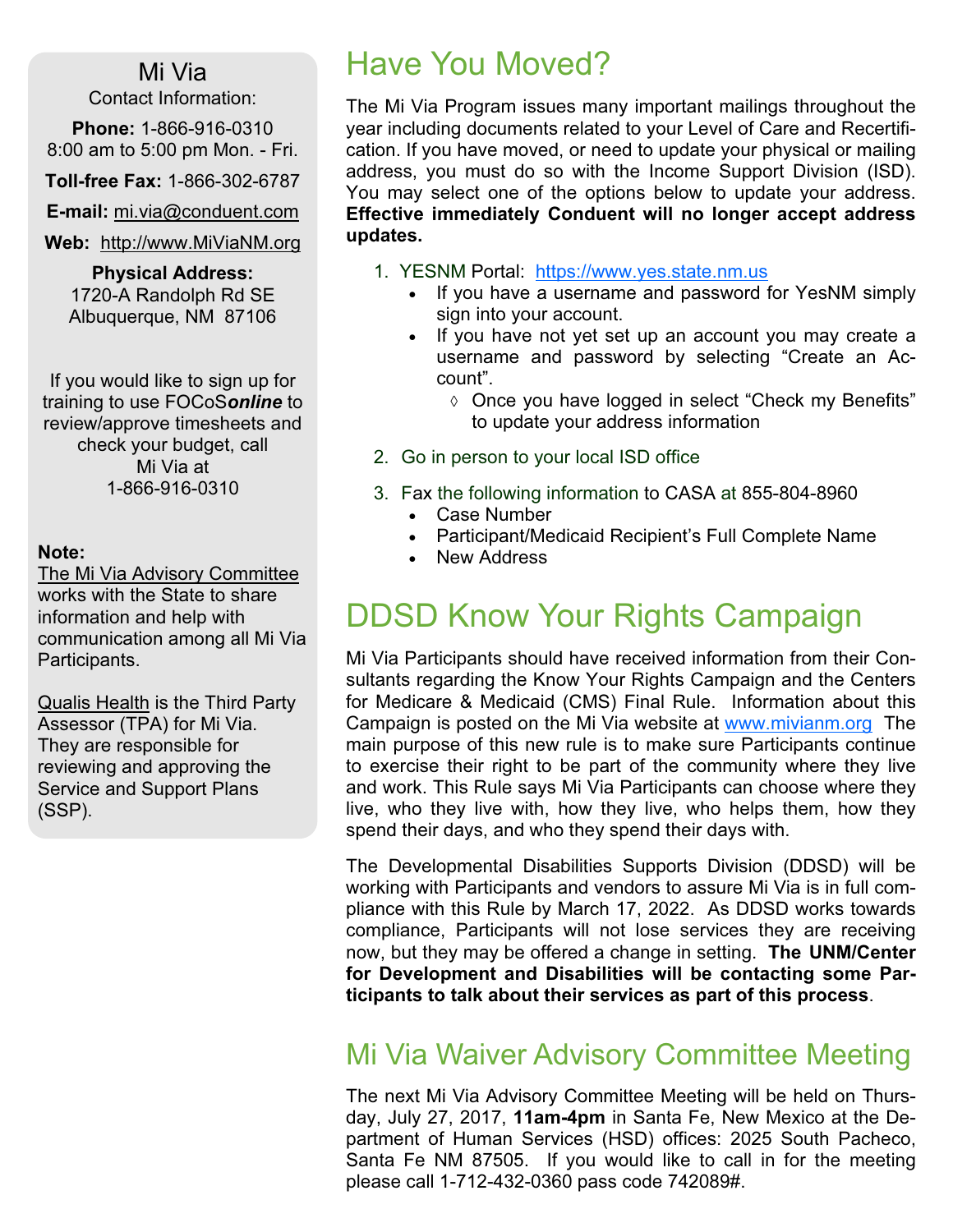## Dates to Remember in July

# **July 2017**

| Sun              | Mon      | Tue                                                                            | Wed     | Thu                                                       | Fri                                                                                                                  | Sat                                                                                                               |
|------------------|----------|--------------------------------------------------------------------------------|---------|-----------------------------------------------------------|----------------------------------------------------------------------------------------------------------------------|-------------------------------------------------------------------------------------------------------------------|
| June 25          | June 26  | June 27                                                                        | June 28 | June 29                                                   | June 30<br><b>Vendor Checks</b><br><b>Received or</b><br><b>Deposited</b>                                            | $\mathbf{1}$<br>Deadline to<br>submit PRFs for<br>7/14/17 payment                                                 |
| $\boldsymbol{2}$ | 3        | $\overline{4}$<br><b>Conduent</b> and<br><b>State Offices</b><br><b>Closed</b> | 5       | 6                                                         | $\overline{7}$<br>Paychecks and<br><b>Vendor Checks</b><br><b>Received or</b><br>Deposited; end of<br>the pay period | 8<br>Deadline to<br>submit<br>timesheets,<br>Mileage & PRFs<br>for 7/21/17 pay-<br>ment; new pay<br>period begins |
| 9                | 10       | 11                                                                             | 12      | 13                                                        | 14<br><b>Vendor Checks</b><br><b>Received or</b><br><b>Deposited</b>                                                 | 15<br>Deadline to<br>submit PRFs for<br>7/28/17 payment                                                           |
| 16               | 17       | 18                                                                             | 19      | 20                                                        | 21<br>Paychecks and<br><b>Vendor Checks</b><br><b>Received or</b><br>Deposited; end of<br>the pay period             | 22<br>Deadline to<br>submit<br>timesheets,<br>Mileage & PRFs<br>for 8/4/17 pay-<br>ment; new pay<br>period begins |
| 23<br>$30\,$     | 24<br>31 | 25                                                                             | 26      | 27<br><b>Spending Reports</b><br><b>Available to EORs</b> | 28<br><b>Vendor Checks</b><br><b>Received or</b><br><b>Deposited</b>                                                 | 29<br>Deadline to<br>submit PRFs for<br>8/11/17 payment                                                           |